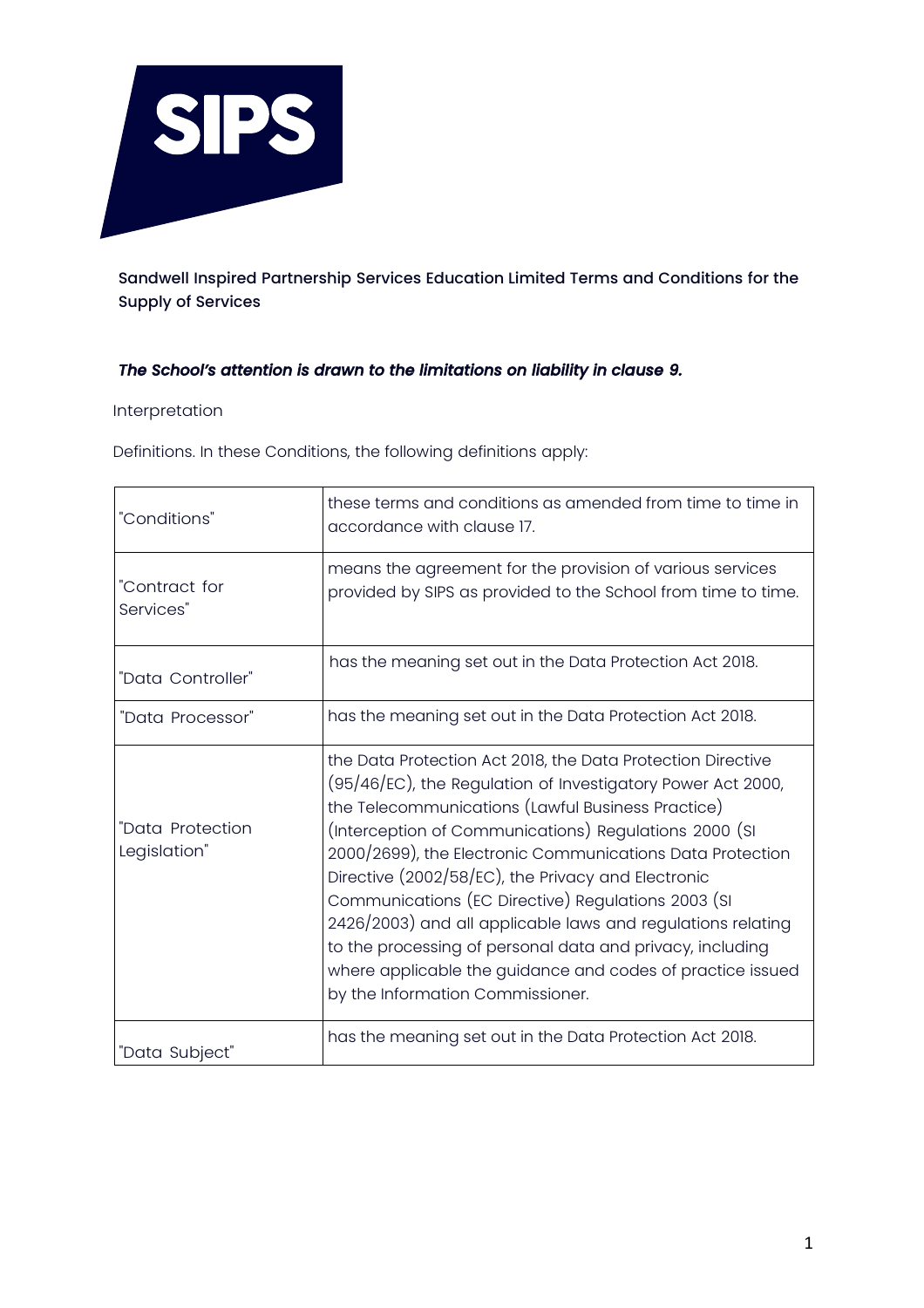

| "Deliverables"                    | all Documents, products and materials developed by SIPS<br>Education or its agents, subcontractors, consultants and<br>employees in relation to the Services in any form, including<br>computer programs, data, reports and specifications<br>(including drafts).                                                                                                                                                                                                                                                                                                                                                                                                                                                                         |
|-----------------------------------|-------------------------------------------------------------------------------------------------------------------------------------------------------------------------------------------------------------------------------------------------------------------------------------------------------------------------------------------------------------------------------------------------------------------------------------------------------------------------------------------------------------------------------------------------------------------------------------------------------------------------------------------------------------------------------------------------------------------------------------------|
| "Document"                        | includes, in addition to any document in writing, any drawing,<br>map, plan, diagram, design, picture or other image, tape, disk<br>or other device or record embodying information in any form.                                                                                                                                                                                                                                                                                                                                                                                                                                                                                                                                          |
| "Indirect Loss"                   | loss of profits, loss of use, loss of production, loss of business,<br>loss of business opportunity, loss of revenue, loss of<br>anticipated savings or any claim for consequential loss or for<br>indirect loss.                                                                                                                                                                                                                                                                                                                                                                                                                                                                                                                         |
| "Intellectual Property<br>Rights" | patents, rights to inventions, copyright and related rights,<br>trade marks, business names and domain names, rights in<br>get-up, goodwill and the right to sue for passing off, rights<br>in designs, database rights, rights to use, and protect the<br>confidentiality of, confidential information (including know-<br>how), and all other intellectual property rights, in each case<br>whether registered or unregistered and including all<br>applications and rights to apply for and be granted,<br>renewals or extensions of, and rights to claim priority from,<br>such rights and all similar or equivalent rights or forms of<br>protection which subsist or will subsist now or in the future<br>in any part of the world. |
| "Personal Data"                   | has the meaning set out in the Data Protection Act 2018.                                                                                                                                                                                                                                                                                                                                                                                                                                                                                                                                                                                                                                                                                  |
| "Pre-existing<br>Materials"       | all Documents, information and materials provided by SIPS<br>Education relating to the Services which                                                                                                                                                                                                                                                                                                                                                                                                                                                                                                                                                                                                                                     |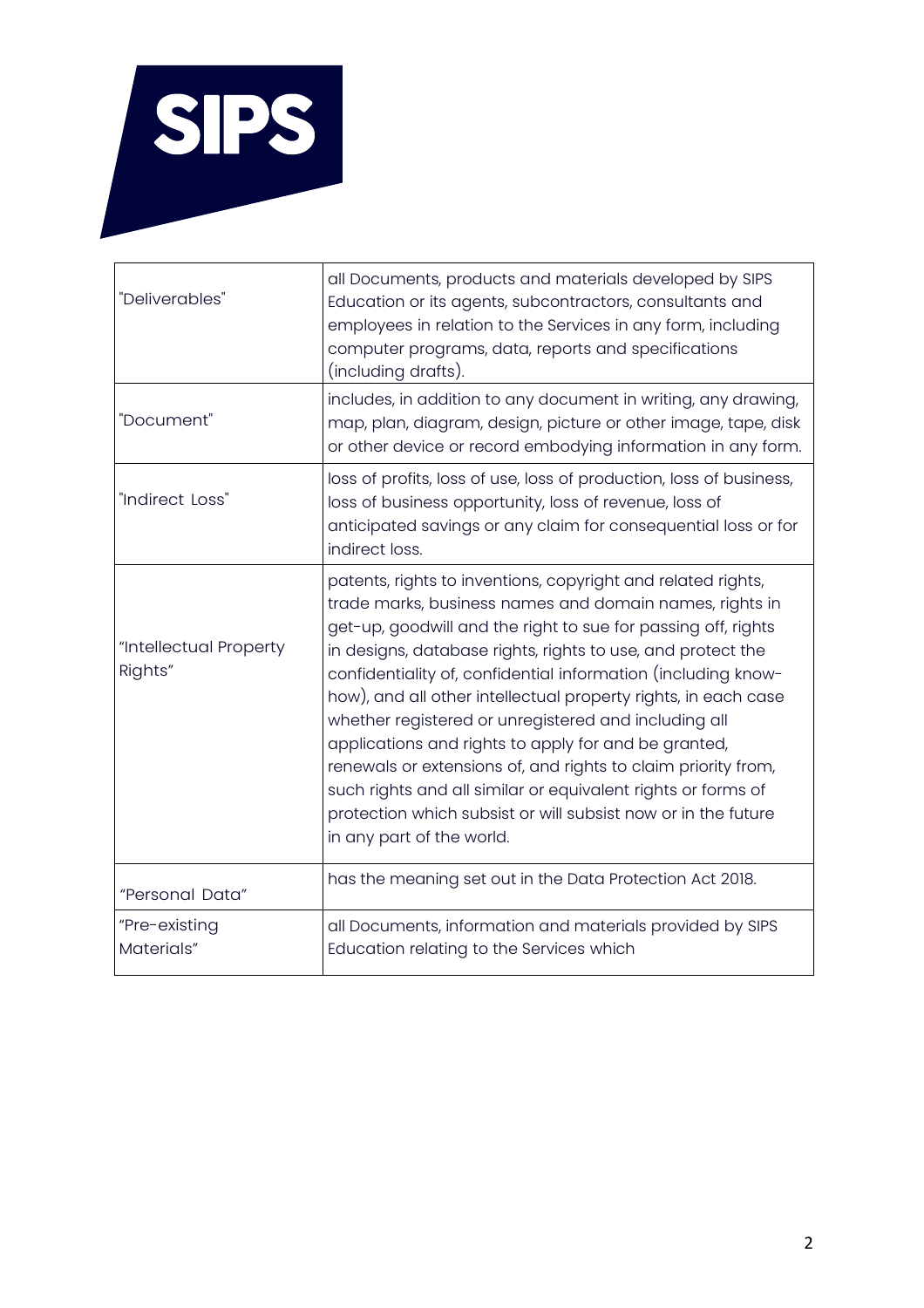

|                                | existed prior to the commencement of this agreement,<br>including computer programs, data, reports and<br>specifications.                                                                                                                                                                                                                                                                                                                                          |
|--------------------------------|--------------------------------------------------------------------------------------------------------------------------------------------------------------------------------------------------------------------------------------------------------------------------------------------------------------------------------------------------------------------------------------------------------------------------------------------------------------------|
| "School"                       | the school, person or firm who purchases Services from SIPS<br>Education.                                                                                                                                                                                                                                                                                                                                                                                          |
| "School's Data"                | any data (including any Personal Data relating to the staff,<br>customers, governors, pupils, parents or suppliers of the<br>School), document, text, drawings, diagrams, images or<br>sounds (together with any database made up of any of<br>those), embodied in any medium, that are supplied to SIPS<br>Education by or on behalf of the School, or which SIPS<br>Education is required to generate, process, store or transmit<br>pursuant to this agreement. |
| "Services                      | the services to be provided by SIPS Education under these<br>Conditions and the Contract for Services from time to time<br>together with any other services which SIPS Education<br>provides or agrees to provide to the School.                                                                                                                                                                                                                                   |
| "SIPS Education"               | Sandwell Inspired Partnership Services Education Limited,<br>registered under the Co-operative & Community Benefit<br>Societies Act 2014, registration number IP031729.                                                                                                                                                                                                                                                                                            |
| "SIPS Education'<br>Equipment" | any equipment, including tools, systems, cabling or facilities,<br>provided by SIPS Education or its subcontractors and used<br>directly or indirectly in the supply of the Services which are not<br>the subject of aseparate agreement between the parties<br>under which title passes to the School.                                                                                                                                                            |
| "TUPE"                         | the Transfer of Undertakings (Protection of<br>Employment) Regulations 2006.                                                                                                                                                                                                                                                                                                                                                                                       |
| "VAT"                          | value added tax chargeable under English law for<br>the time being and any similar additional tax.                                                                                                                                                                                                                                                                                                                                                                 |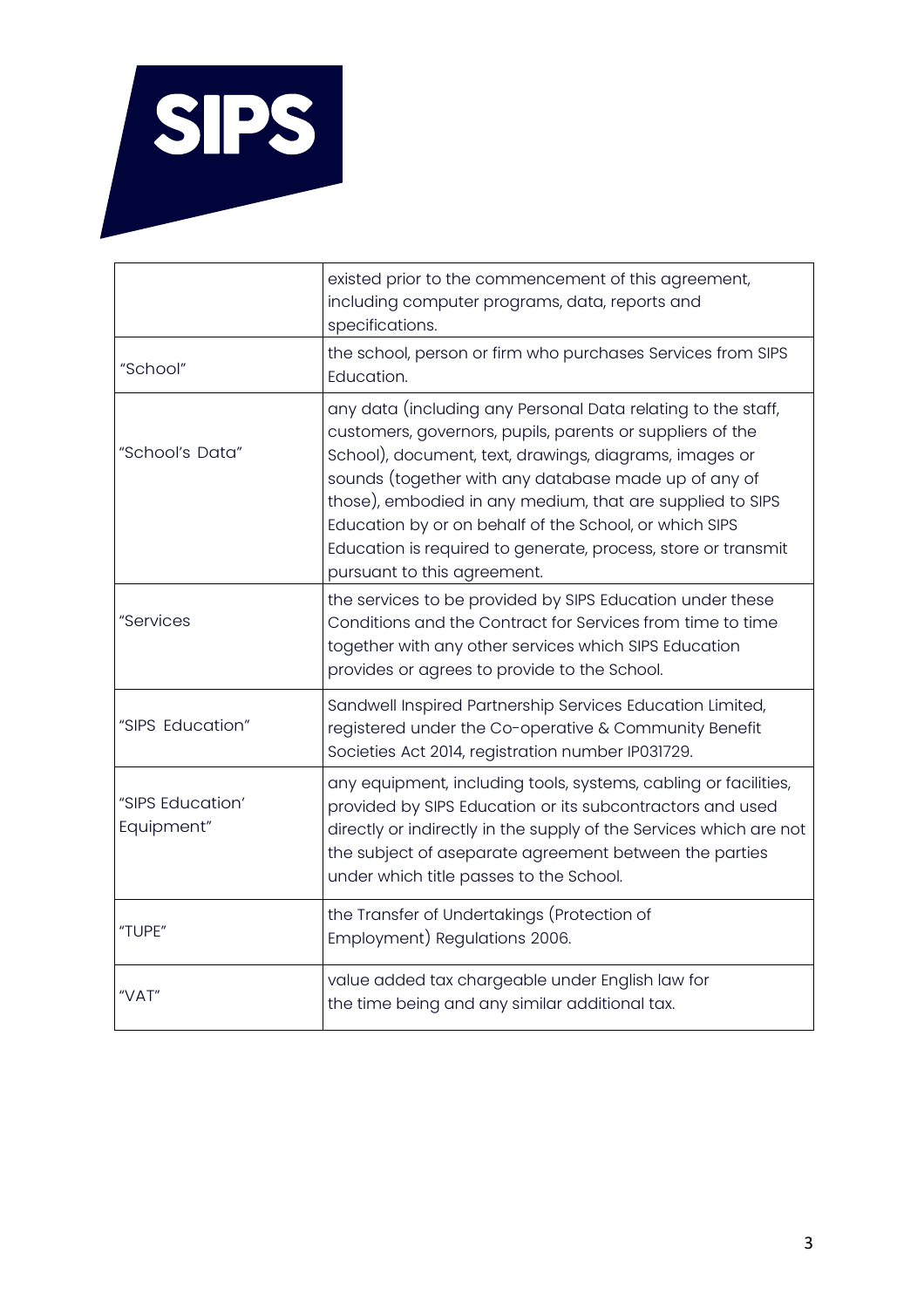

1.2 Clause, Schedule and paragraph headings shall not affect the interpretation of these Conditions.

1.3 A person includes a natural person, corporate or unincorporated body (whether or not having separate legal personality) and that person's personal representatives, successors and permitted assigns.

1.4 The Schedules form part of these Conditions and shall have effect as if set out in full in the body of these Conditions. Any reference to these Conditions includes the Schedules.

1.5 Unless the context otherwise requires, words in the singular shall include the plural and in the plural shall include the singular.

1.6 Unless the context otherwise requires, a reference to one gender shall include a reference to the other genders.

1.7 A reference to any party shall include that party's personal representatives, successors and permitted assigns.

1.8 A reference to a statute or statutory provision is a reference to it as amended, extended or re-enacted from time to time.

1.9 A reference to a statute or statutory provision shall include all subordinate legislation made from time to time under that statute or statutory provision.

1.10 A reference to writing or written includes fax and e-mail.

1.11 Any obligation on a party not to do something includes an obligation not to allow that thing to be done.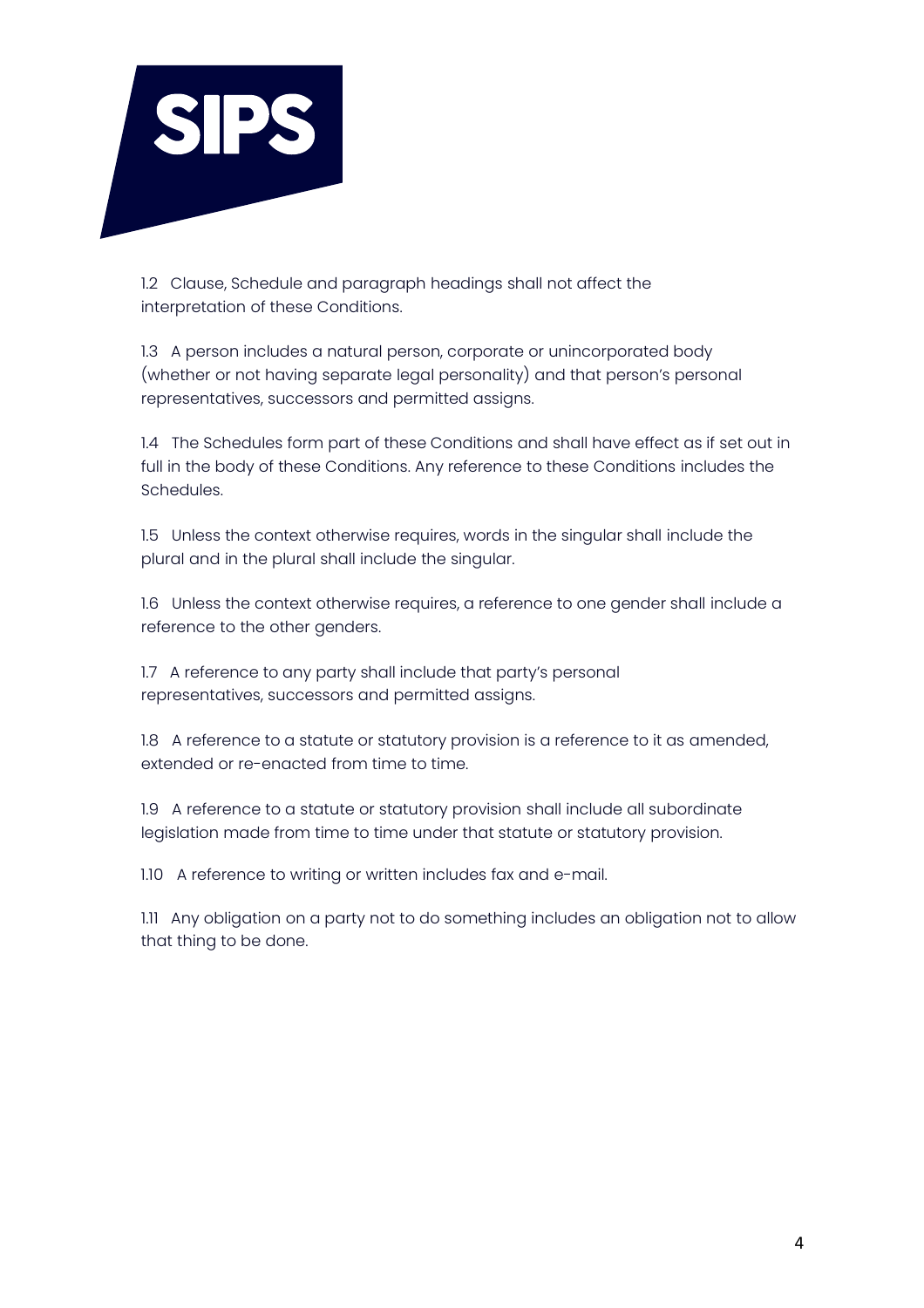

1.12 References to clauses are to the clauses of these Conditions.

1.13 Any words following the terms including, include, in particular, for example or any similar expression shall be construed as illustrative and shall not limit the sense of the words, description, definition, phrase or term preceding those terms.

# 2. Commencement and Duration

2.1 These Conditions together with any applicable Contracts for Services apply to the sale and supply of any Services by SIPS Education to the School, to the exclusion of any other terms that the School seeks to impose or incorporate or which are implied by trade, custom, practice or course of dealing.

2.2 The School agrees to be bound by these Conditions when purchasing Services from SIPS Education from time to time. When a School requests Services from SIPS Education and SIPS Education agrees to provide such Services, the parties will enter into a Contract for Services in respect of such Services at which point a contract shall come into existence. Each Contract for Services will incorporate these Conditions.

2.3 The School shall purchase and SIPS Education shall provide the Services to the School in accordance with these Conditions and the relevant Contract for Services.

2.4 The School may not cancel the Services, except as provided in the individual Contract for Services or with the agreement in writing of SIPS Education on the terms that the School shall indemnify SIPS Education in full against all loss (including without prejudice to the generality of the foregoing) loss of profit, costs (including the costs of all labour and material used), damages, charges and expenses incurred by SIPS Education as a result of cancellation.

# 3. SIPS Education's Obligations

3.1 SIPS Education shall use reasonable endeavours to provide the Services in accordance with the Contract for Services in all material respects.

3.2 SIPS Education shall use reasonable endeavours to meet any performance dates specified in the Contract for Services, but any such dates shall be estimates only and time for performance by SIPS Education shall not be of the essence.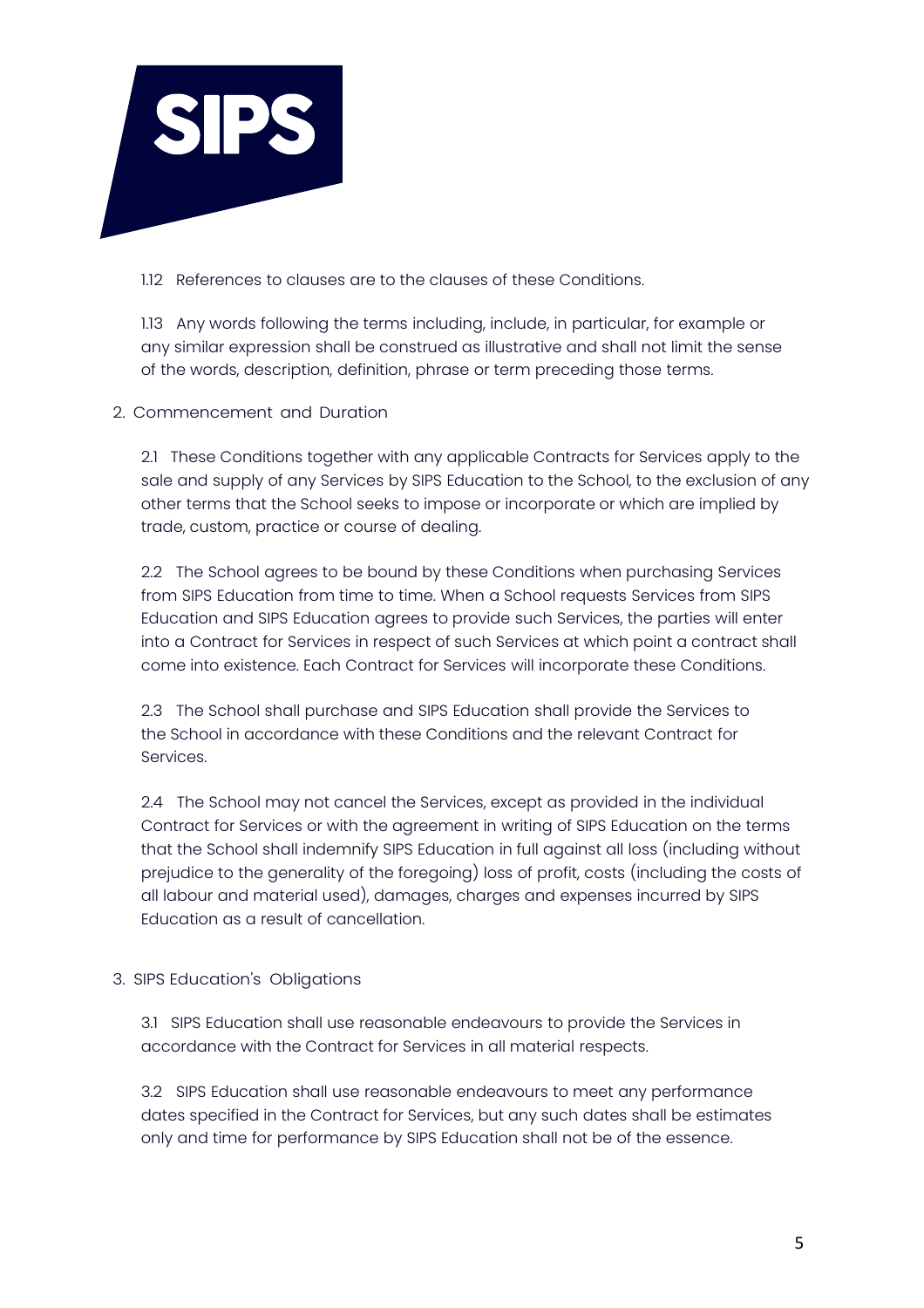

- 4. School's Obligations
- 4.1 The School shall:
	- (a) co-operate with SIPS Education in all matters relating to the Services;

(b) provide, for SIPS Education, its agents, subcontractors, consultants and employees, in a timely manner and at no charge, access to the School's premises, office accommodation, teaching and classrooms, data and other facilities as required by SIPS Education;

(c) provide, in a timely manner, such information as SIPS Education may require, and ensure that it is accurate in all material respects;

(d) be responsible (at its own cost) for preparing and maintaining the relevant premises for the supply of the Services;

(e) inform SIPS Education of all health and safety rules and regulations and any other reasonable security requirements that apply at any of the School's premises;

(f) ensure that its staff and pupils are not (in the reasonable opinion of SIPS Education) abusive or aggressive towards SIPS Education or any employee, agent or contractor of SIPS Education.

4.2 SIPS Education shall be entitled to suspend performance of any of the Services under any or all of the Contracts for Services if the School is in breach of any of its obligations under these Conditions or any one of the Contracts for Services.

4.3 If SIPS Education's performance of its obligations under a Contract for Services is prevented or delayed by any act or omission of the School, its agents, subcontractors, consultants, pupils or employees, SIPS Education shall not be liable for any costs, charges or losses sustained or incurred by the School that arise directly or indirectly from such prevention or delay.

4.4 The School shall be liable to pay to SIPS Education, on demand, all reasonable costs, charges or losses sustained or incurred by SIPS Education (including any direct, indirect or consequential losses, loss of profit and loss of reputation, loss or damage to property and those arising from injury to or death of any person and loss of opportunity to deploy resources elsewhere) that arise directly or indirectly from the School's fraud, misrepresentations, negligence, failure to perform or delay in the performance of any of its obligations under these conditions and/or the Contracts for Services, subject to SIPS Education confirming such costs, charges and losses to the School in writing.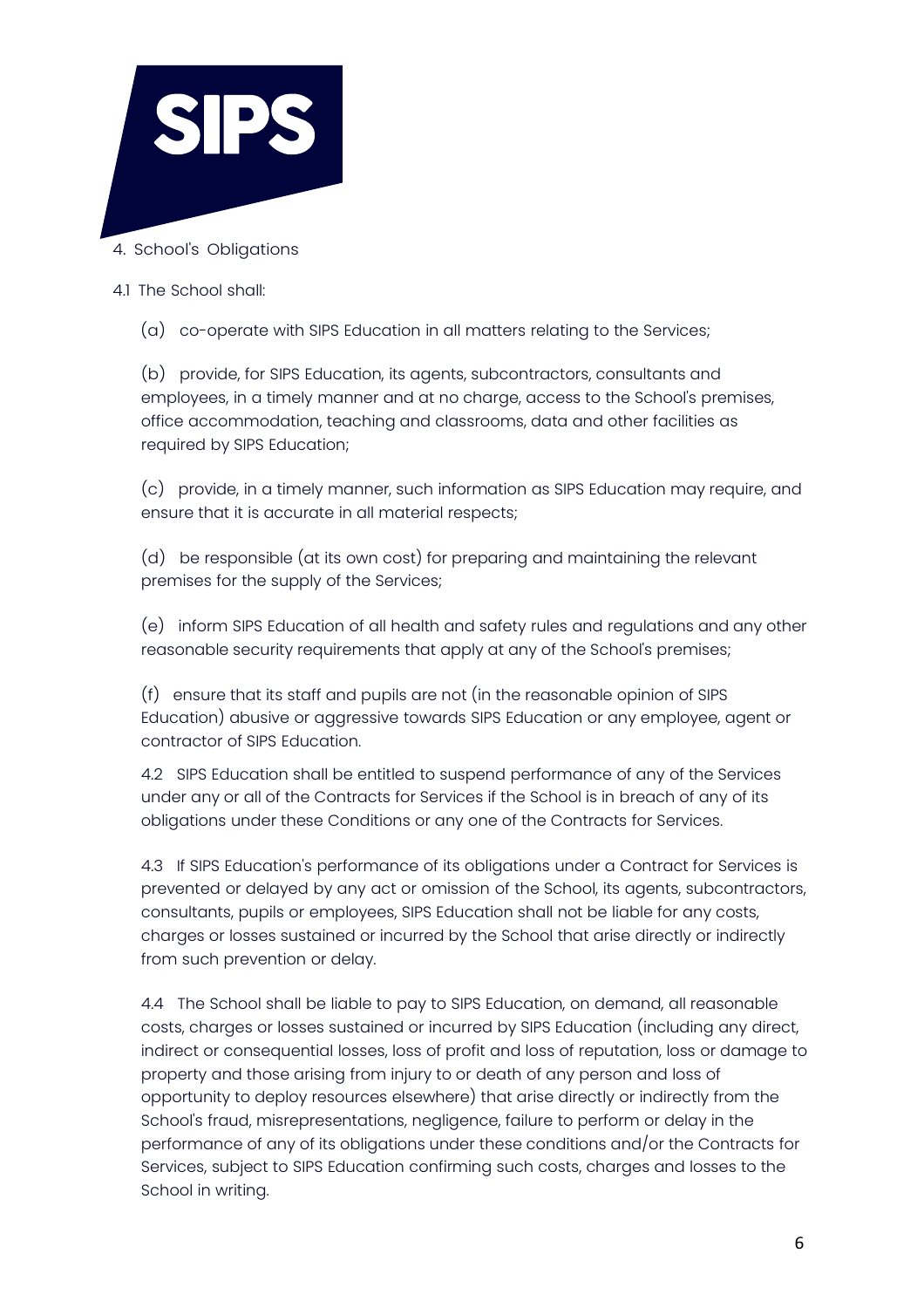

4.5 The School shall not, without the prior written consent of SIPS Education, at any time from the date of the relevant Contract for Services to the expiry of 12 months after the last date of supply of the relevant Services, solicit or entice away from SIPS Education or employ or attempt to employ any person who is, or has been, engaged as an employee, consultant or subcontractor of SIPS Education in the provision of those Services.

4.6 Any consent given by SIPS Education in accordance with clause 4.5 shall be subject to the School paying to SIPS Education a sum equivalent to 20% of the then current annual remuneration of SIPS Education's employee, consultant or subcontractor or, if higher, 20% of the annual remuneration to be paid by the School to that employee, consultant or subcontractor.

# 5. Change Control

5.1 If either party requests a change to the scope or execution of the Services, SIPS Education shall, within a reasonable time, provide a written estimate to the School of:

- (a) the likely time required to implement the change;
- (b) any necessary variations to SIPS Education's charges arising fromthe change; and
- (c) any other impact of the change on the relevant Contract for Services.

5.2 If the School wishes SIPS Education to proceed with the change, SIPS Education has no obligation to do so unless and until the parties have agreed the necessary variations to its charges, the Services and any other relevant terms of the Contract for Services to take account of the change and these Conditions and/or the Contract for Services has been varied in accordance with clause 17.

5.3 Notwithstanding clause 5.2, SIPS Education may, from time to time and without notice, change the Services in order to comply with any applicable safety or statutory requirements, provided that such changes do not materially affect the nature, scope of, or the charges for the Services. SIPS Education may, from time to time change the Services, provided that such changes do not materially affect the nature or quality of the Services and, where practicable, it will give the School at least three months' notice of any change.

5.4 SIPS Education may charge for the time it spends assessing a request for change from the School on a time and materials basis in accordance with clause 6.

6. Charges and Payment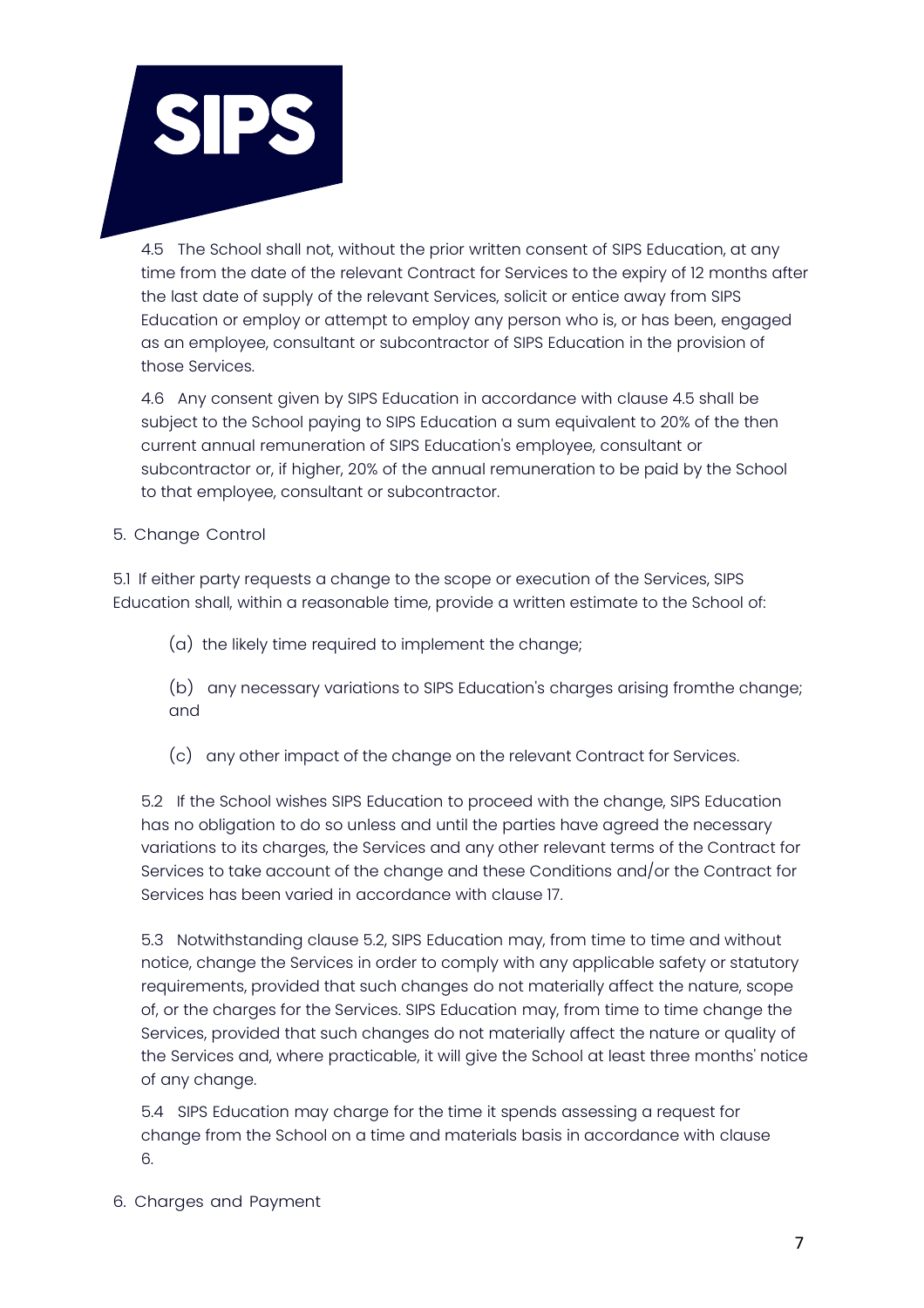

6.1 In consideration of the provision of the Services by SIPS Education, the School shall pay the charges as set out in each of the relevant Contract for Services, which shall specify whether they shall be on a time and materials basis, a fixed price basis or a combination of both. Clause 6.2 shall apply if SIPS Education provides Services on a time and materials basis and clause 6.3 shall apply if SIPS Education provides Services for a fixed price. The remainder of this clause 6 shall apply in either case.

6.2 Where Services are provided on a time and materials basis:

The charges payable for the Services shall be calculated in accordance with SIPS Education's standard daily fee rates or hourly fee rates, as amended from time to time;

SIPS Education's standard daily fee rates for each individual person are calculated on the basis of a standard 7 1⁄2 hour day;

All charges quoted to the School shall be exclusive of VAT, which SIPS Education shall add to its invoices at the appropriate rate.

6.3 Where Services are provided for a fixed price, the total price for the Services shall be the amount set out in or determined in accordance with the relevant Contract for Services as amended from time to time.

6.4 SIPS Education shall be entitled to invoice the School for the Services at the times set out in each Contract for Services.

6.5 Unless otherwise stated in the Contract for Services, the School shall pay each invoice submitted to it by SIPS Education, in full and in cleared funds, within 30 days of the date of invoice to a bank account nominated in writing by SIPS Education.

6.6 Without prejudice to any other right or remedy that it may have, if the School fails to pay SIPS Education on the due date:-

The School shall pay interest on the overdue amount at the rate of 5% per annum above Bank of England's base rate from time to time. Such interest shall accrue on a daily basis from the due date until actual payment of the overdue amount, whether before or after judgment. The School shall pay the interest together with the overdue amount; and

SIPS Education may suspend all or part only of Services (including other Services under any other Contract for Services) until payment has been made in full.

6.7 All sums payable to SIPS Education under these Conditions and the Contract for Services shall become due immediately on termination of the relevant Contract for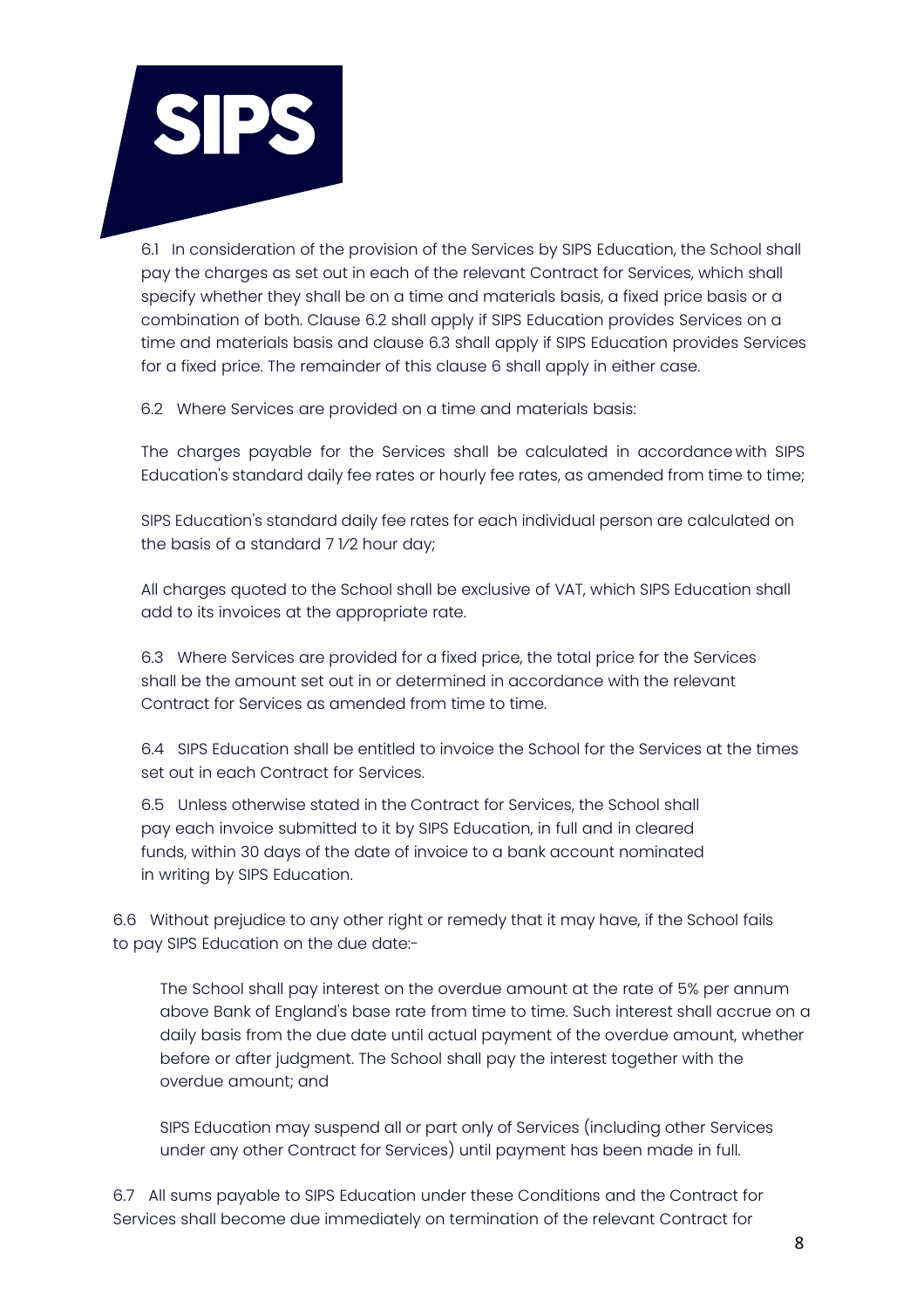

Services, despite any other provision. This clause 6.7 is without prejudice to any right to claim for interest under the law, or any such right under these Conditions.

6.8 If either party terminates any or all of the Contracts for Services, and the School has made payment in advance for Services, no refund shall be provided to the School for that part of the Services not provided.

6.9 All amounts due under the Contracts for Services or these Conditions shall be paid in full without any set-off, counterclaim, deduction or withholding (other than any deduction or withholding of tax as required bylaw).

7. Intellectual Property Rights

7.1 As between the School and SIPS Education, all Intellectual Property Rights and all other rights in the Deliverables and the Pre-existing Materials shall be owned by SIPS Education. Subject to clause 7.2, SIPS Education licenses all such rights to the School free of charge and on a non-exclusive, worldwide basis to such extent as is necessary to enable the School to make reasonable use of the Deliverables and the Services. If the Contract for Services is terminated, this licence will automatically terminate.

7.2 The School acknowledges that, where SIPS Education does not own any of the Preexisting Materials, the School's use of rights in Pre-existingMaterials is conditional on SIPS Education obtaining a written licence (or sub-licence) from the relevant licensor or licensors on such terms as will entitle SIPS Education to license such rights to the School.

7.3 The School grants SIPS Education a non-exclusive, worldwide, royalty free licence to use the School Data to the extent reasonably required bySIPS Education to enable SIPS Education to perform the Services.

8. Confidentiality and SIPS Education's Property

8.1 The School undertakes that it shall not at any time disclose to any person technical or commercial know-how, specifications, inventions, quotations, processes or initiatives which are of a confidential nature and have been disclosed to the School by SIPS Education, its employees,agents, consultants or subcontractors and any other confidential information concerning SIPS Education's business or its products which the School may obtain, except as permitted by clause 8.2.

8.2 The School may disclose SIPS Education's confidential information:

(a) to its employees, officers, representatives or advisers who need to know such information for the purposes of carrying out the School's obligations under this agreement. The School shall ensure that its employees, officers,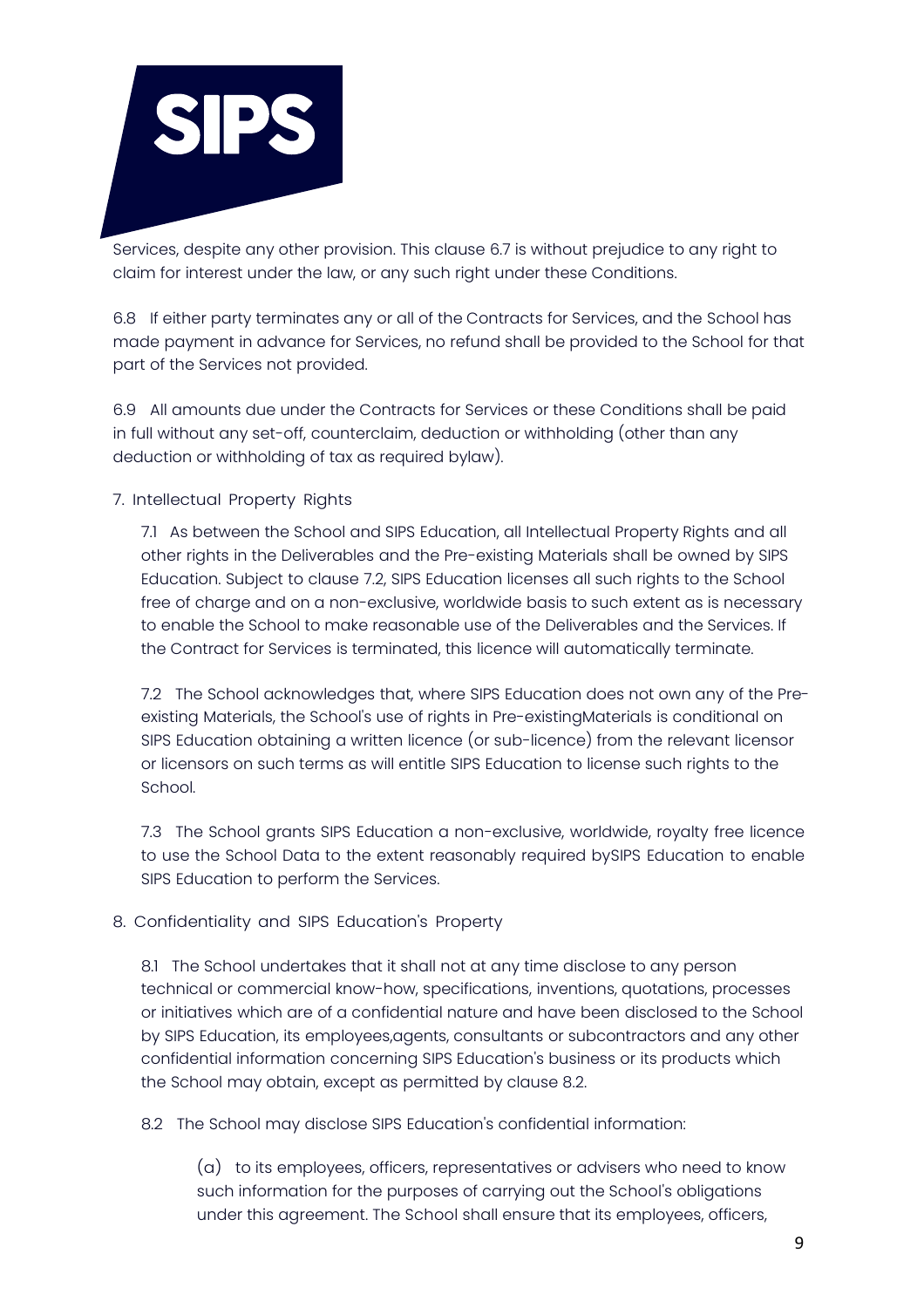

representatives or advisers towhom it discloses SIPS Education's confidential information comply with this clause 8; and

(b) as may be required by law, a court of competent jurisdiction or any governmental or regulatory authority.

8.3 The School shall not use SIPS Education's confidential information for any purpose other than to perform its obligations and exercise its rights under these Conditions and the relevant Contract for Services.

8.4 All materials, equipment and tools, drawings, specifications and data supplied by SIPS Education to the School (including Pre-existing Materials and SIPS Education's Equipment) shall, at all times, be and remain as between SIPS Education and the School the exclusive property of SIPS Education, but shall be held by the School in safe custody at its own risk and kept in good condition by the School until returned to SIPS Education, and shall not be disposed of or used other than in accordance with SIPS Education's written instructions or authorisation. The School agrees to indemnify SIPS Education for any loss or damage caused to SIPS Education Equipment or the Preexisting Materials whilst in the School's custody.

# 9. Limitation of liability - THE SCHOOL'S ATTENTION IS PARTICULARLY DRAWN TO THIS **CLAUSE**

- 9.1 Nothing in these Conditions limits or excludes SIPS Education's liability for:
	- (a) death or personal injury caused by its negligence;
	- (b) fraud or fraudulent misrepresentation; or

(c) breach of the terms implied by section 2 of the Supply of Goods andServices Act 1982 (title and quiet possession) or any other liability which cannot be limited or excluded by applicable law.

9.2 Subject to clause 9.1, SIPS Education shall not be liable to the School, whether in contract, tort (including negligence), for breach of statutory duty, or otherwise, arising under or in connection with any of the Contracts for Services for:

- (a) loss of agreements or contracts;
- (b) loss of or damage to goodwill;
- (c) loss of use or corruption of software, data or information;
- (d) any Indirect Loss;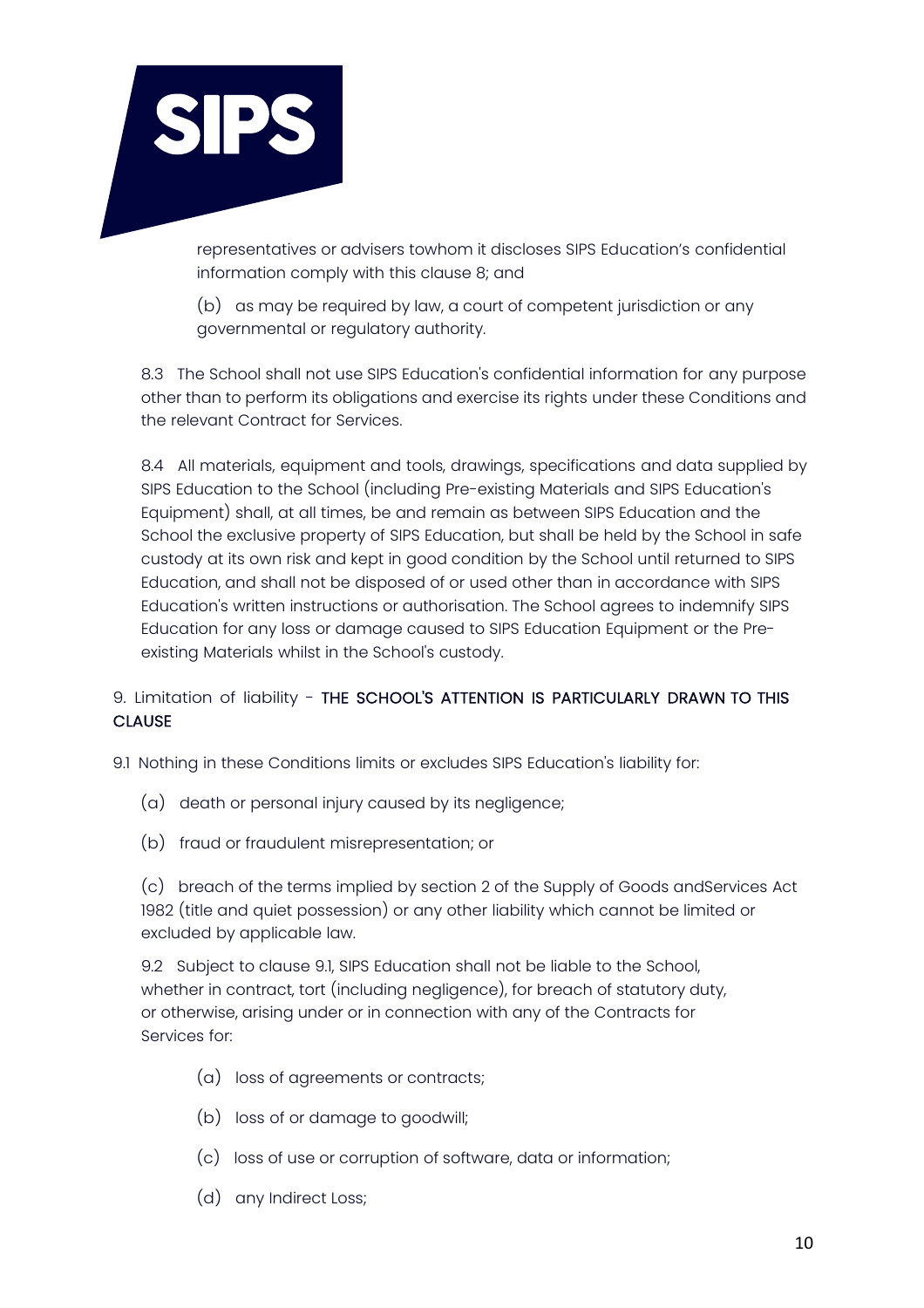

(e) any third party losses.

9.3 Subject to clause 9.1 and clause 9.2, SIPS Education's total liability to the School, whether in contract, tort (including negligence), for breach of statutory duty, or otherwise, arising under or in connection with these Conditions or the Contract for Services shall be limited to in respect of all claims (connected or unconnected) in any consecutive 12 (twelve) month period, the equivalent of the total charges payable by the School in that period for the Services under the relevant Contract for Services.

9.4 The terms implied by sections 3 to 5 of the Supply of Goods and Services Act 1982 are, to the fullest extent permitted by law, excluded from the Contract for Services.

# 10. Data protection

10.1 In so far as SIPS Education processes any Personal Data on behalf of the School, SIPS Education shall:

(a) process the Personal Data only on behalf of the School, only for the purposes of performing the Contract for Services and only in accordance with instructions (express or implied) contained in the Contract for Services or received from the School from time to time;

(b) not otherwise modify, amend or alter the contents of the Personal Data or disclose or permit the disclosure of any of the Personal Data to any third party unless required by law or any Government or regulatory body specifically authorised in writing by the School or reasonably necessary to enable SIPS Education to provide the Services;

(c) implement appropriate technical and organisational measures to protect the Personal Data against unauthorised or unlawful processing and against accidental loss, destruction, damage, alteration or disclosure; and

(d) provide the School with reasonable co-operation and assistance in relation to any complaint or request made in respect of any Personal Data.

10.2 The School acknowledges that SIPS Education is reliant on the School alone for direction as to the extent SIPS Education is entitled to use and process the Personal Data. Consequently the School indemnifies SIPS Education in circumstances where a Data Subject makes a claim or complaint with regards to SIPS Education actions to the extent that such actions directly result from instructions received or not received from the School.

# 11. Termination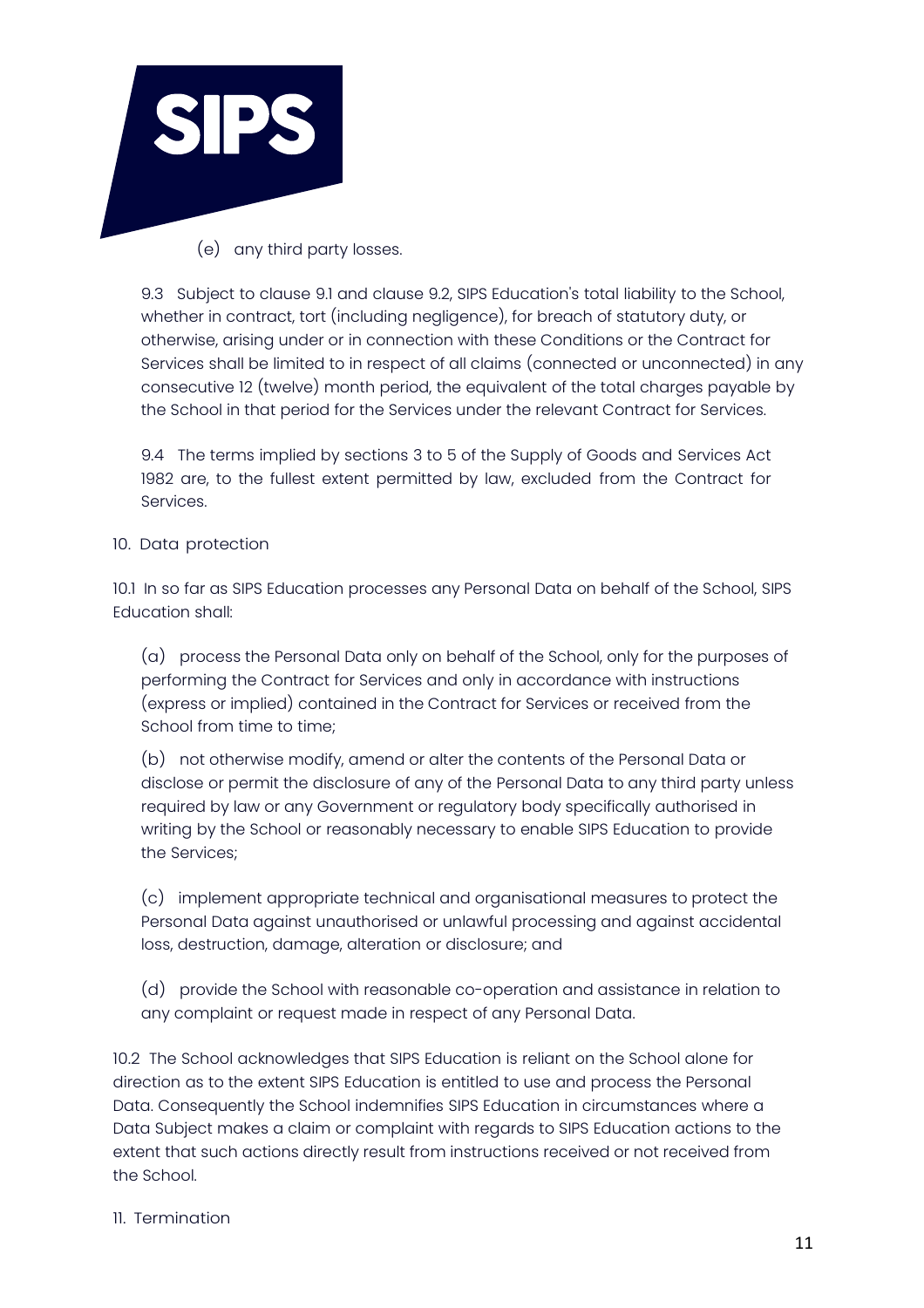

11.1 Without affecting any other right or remedy available to it, either party may terminate all of the Contracts for Services or at the discretion of the party not in default, terminate the relevant Contract for Services only, with immediate effect by giving written notice to the other party if:

(a) the other party fails to pay any amount due on the due date for payment and remains in default not less than 30 days after being notified in writing to make such payment;

(b) the other party suspends, or threatens to suspend, payment of its debts or is unable to pay its debts as they fall due or admits inability to pay its debts or (being a company or limited liability partnership) is deemed unable to pay its debts within the meaning of section 123 of the Insolvency Act 1986;

(c) the other party commences negotiations with all or any class of its creditors with a view to rescheduling any of its debts, or makes a proposal for or enters into any compromise or arrangement with its creditors other than (being a company) for the sole purpose of a scheme for a solvent amalgamation of that other party with one or more other companies or the solvent reconstruction of that other party;

(d) a petition is filed, a notice is given, a resolution is passed, or an order is made, for or in connection with the winding up of that other party (being a company) other than for the sole purpose of a scheme for a solvent amalgamation of that other party with one or more other companies or the solvent reconstruction of that other party;

(e) an application is made to court, or an order is made, for the appointment of an administrator, or if a notice of intention to appoint anadministrator is given or if an administrator is appointed, over the other party (being a company);

(f) the holder of a qualifying floating charge over the assets of that other party (being a company) has become entitled to appoint or has appointed an administrative receiver;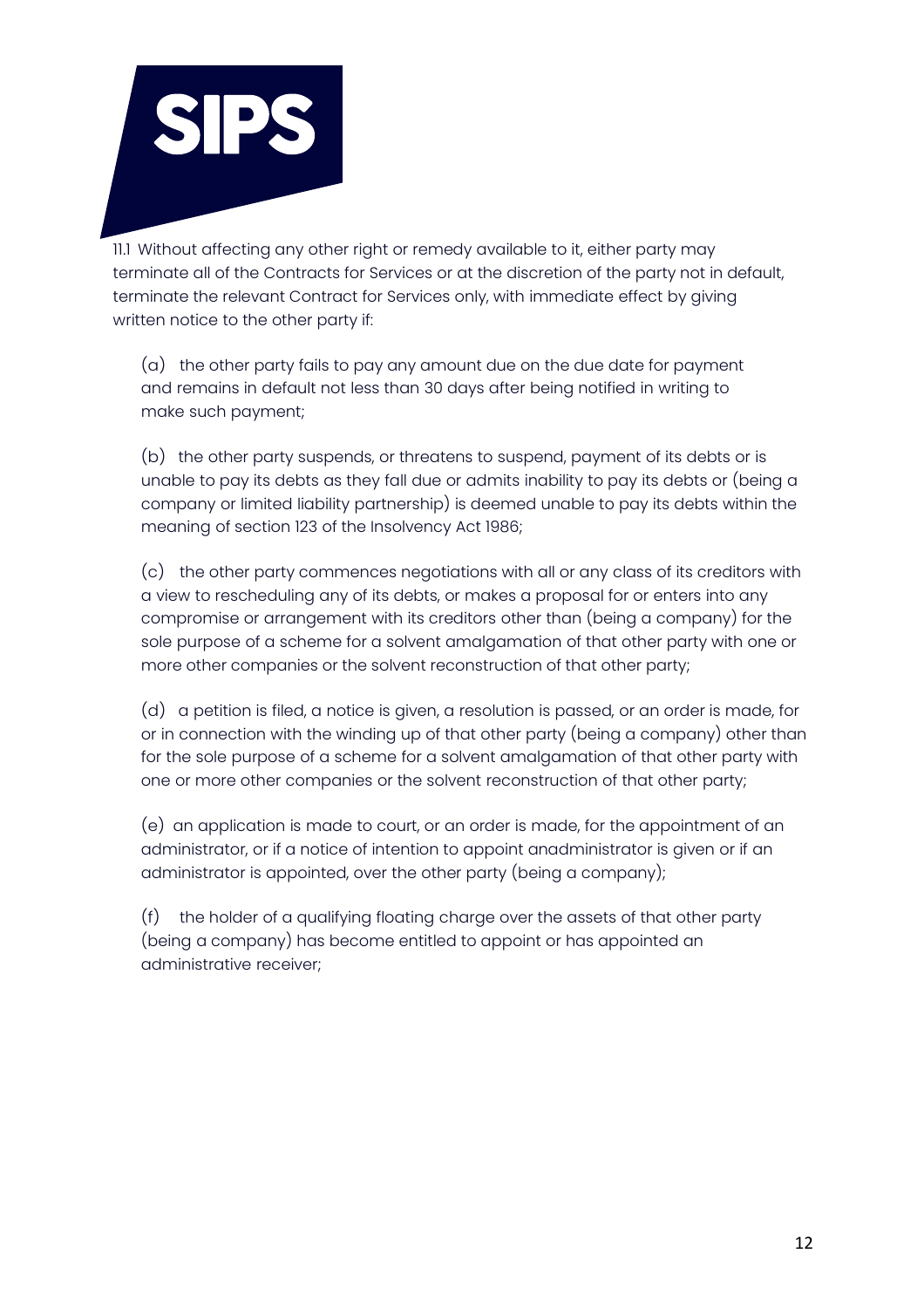

(g) a person becomes entitled to appoint a receiver over the assets of the other party or a receiver is appointed over the assets of the other party;

(h) a creditor or encumbrancer of the other party attaches or takes possession of, or a distress, execution, sequestration or other such process is levied or enforced on or sued against, the whole or any part ofthe other party's assets and such attachment or process is not discharged within 14 days;

(i) any event occurs, or proceeding is taken, with respect to the other party in any jurisdiction to which it is subject that has an effect equivalent or similar to any of the events mentioned in clause  $11.(b)$  to clause  $11.(h)$  (inclusive);

(j) the other party suspends or ceases, or threatens to suspend or cease, carrying on all or a substantial part of its business;

# 12. Termination of part only of the Services

12.1 Any individual Contract for Services may be terminated in accordance with the provisions of that Contract for Services.

12.2 Termination of any individual Contract for Services will not affect these Conditions or any other Contract for Services which will continue in full force and effect.

13. Consequences of Termination

13.1 On termination or expiry of each Contract for Services:

• (a) the School shall immediately pay to SIPS Education all of SIPS Education's outstanding unpaid invoices and interest and, in respect ofServices supplied but for which no invoice has been submitted, SIPS Education may submit an invoice, which shall be payable immediatelyon receipt;

(b) the School shall, within a reasonable time, return all of SIPS Education's Equipment, Pre-existing Materials and Deliverables. If the School fails to do so, then SIPS Education may enter the School's premises and take possession of them. Until they have been returned or repossessed, the School shall be solely responsible for their safe keeping;

(c) the following clauses shall continue in force: clause 7 (Intellectual property rights), clause 8 (Confidentiality and SIPS Education's property),clause 9 (Limitation of liability), clause 13.1, clause 26 (Notices), clause 28 (Governing law and jurisdiction).

13.2 Termination or expiry of any Contract for Services shall not affect any rights, remedies,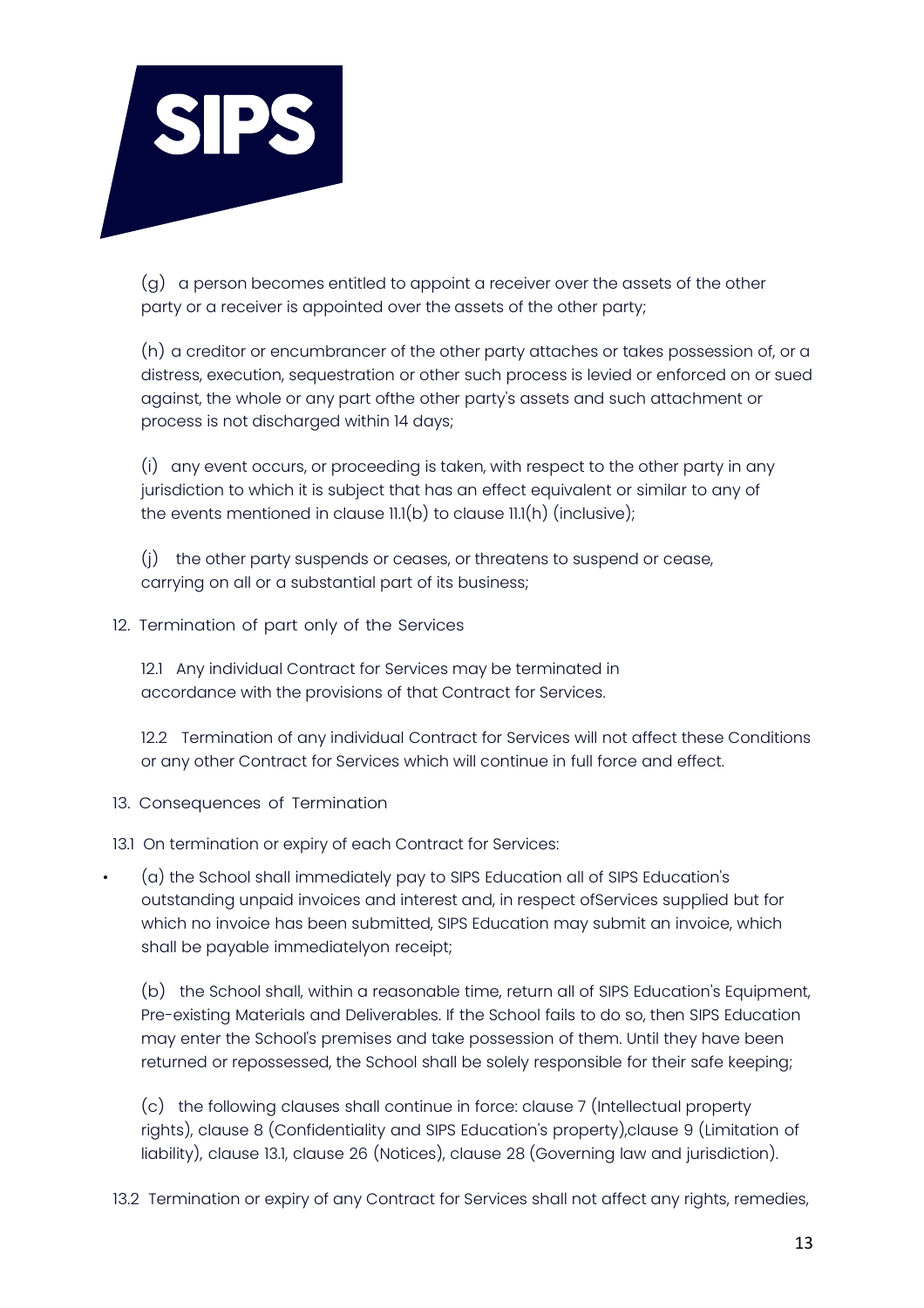

obligations or liabilities of the parties that have accrued upto the date of termination or expiry, including the right to claim damages in respect of any breach of the agreement which existed at or before the date of termination or expiry.

# 14. TUPE

14.1 In any contract resulting from the purchase of Services by the School from SIPS Education pursuant to this agreement or on the termination or expiry of this agreement or any of the Contract for Services, the School will indemnify SIPS Education and keep SIPS Education indemnified on demand against all liabilities, costs, claims, proceedings, fines, penalties, compensation, court or tribunal order, awards and demands (including legal costs and disbursements incurred by SIPS Education on a full indemnity basis) arising from any liability or obligation of SIPS Education in any way connected with or relating to the employment of any of the Schools' or SIPS Education' employees or the termination of such employment (including statutory obligations and contractual rights and obligations) which may be transferred pursuant to TUPE.

# 15. Force Majeure

15.1 Force Majeure Event means any circumstance not within a party's reasonable control including, without limitation:

- (a) acts of God, flood, drought, earthquake or other natural disaster;
- (b) epidemic or pandemic;

(c) terrorist attack, civil war, civil commotion or riots, war, threat of or preparation for war, armed conflict, imposition of sanctions, embargo, or breaking off of diplomatic relations;

(d) nuclear, chemical or biological contamination or sonic boom;

(e) any law or any action taken by a government or public authority, including without limitation imposing an export or import restriction, quota or prohibition, or failing to grant a necessary licence or consent;

(f) collapse of buildings, fire, explosion or accident; and

(g) any labour or trade dispute, strikes, industrial action or lockouts (other than in each case by the party seeking to rely on this clause, or companies in the same group as that party);

(h) non-performance by suppliers or subcontractors (other than by companies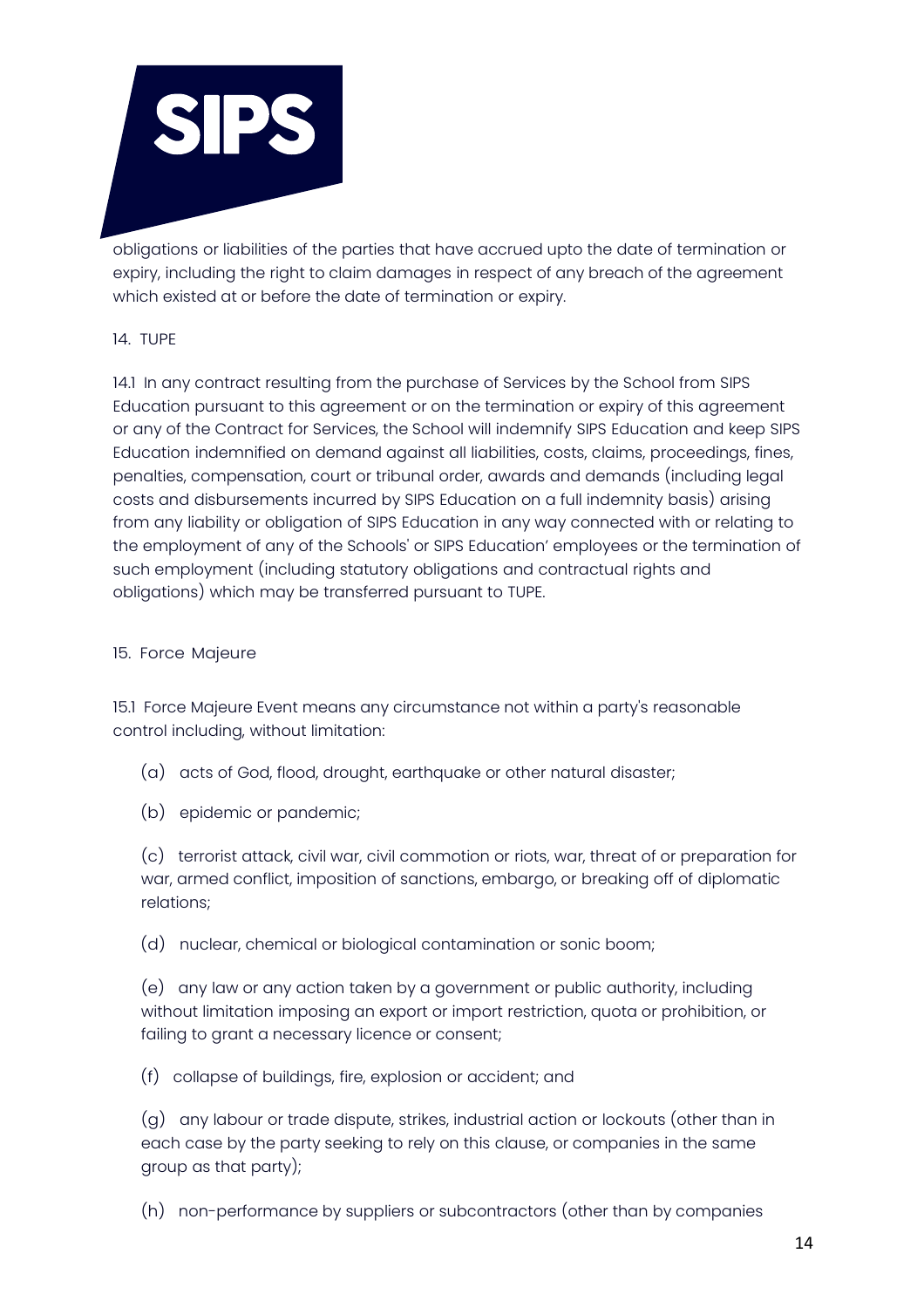

in the same group as the party seeking to rely on this clause); and

(i) interruption or failure of utility service.

15.2 Save in respect of the party's obligations under clause 6 (Charges and Payment) and provided it has complied with clause 15.3, if a party is prevented, hindered or delayed in or from performing any of its obligations under a Contract for Service by a Force Majeure Event (Affected Party), the Affected Party shall not be in breach of the Contract for Services or otherwise liable for any such failure or delay in the performance of such obligations. The time for performance of suchobligations shall be extended accordingly.

15.3 The Affected Party shall:

(a) as soon as reasonably practicable after the start of the Force Majeure Event, notify the other party in writing of the Force MajeureEvent, the date on which it started, its likely or potential duration, and the effect of the Force Majeure Event on its ability to perform any of its obligations under the agreement; and

(b) use all reasonable endeavours to mitigate the effect of theForce Majeure Event on the performance of its obligations.

15.4 If the Force Majeure Event prevails for a continuous period of more than 6 months, either party may terminate this agreement by giving 30 days' written notice to the other party. On the expiry of this notice period, the relevant Contract for Services will terminate. Such termination shall be without prejudice to the rights of the parties in respect of any breach of the Contract for Services occurring prior to such termination.

16. Dispute Resolution Procedure

16.1 If a dispute arises out of or in connection with these Conditions, the Contract for Services or the performance, validity or enforceability of them ("Dispute") then the parties shall follow the procedure as set out in this clause:-

(a) Either party shall give to the other written notice of the Dispute, setting out its nature and full particulars ("Dispute Notice") together with relevant supporting documents. On service of the Dispute Notice, the Service Manager of SIPS Education for the relevant Contract for Services and the nominated service contact of the School for the relevant Contract for Services shall attempt in good faith to resolve the Dispute;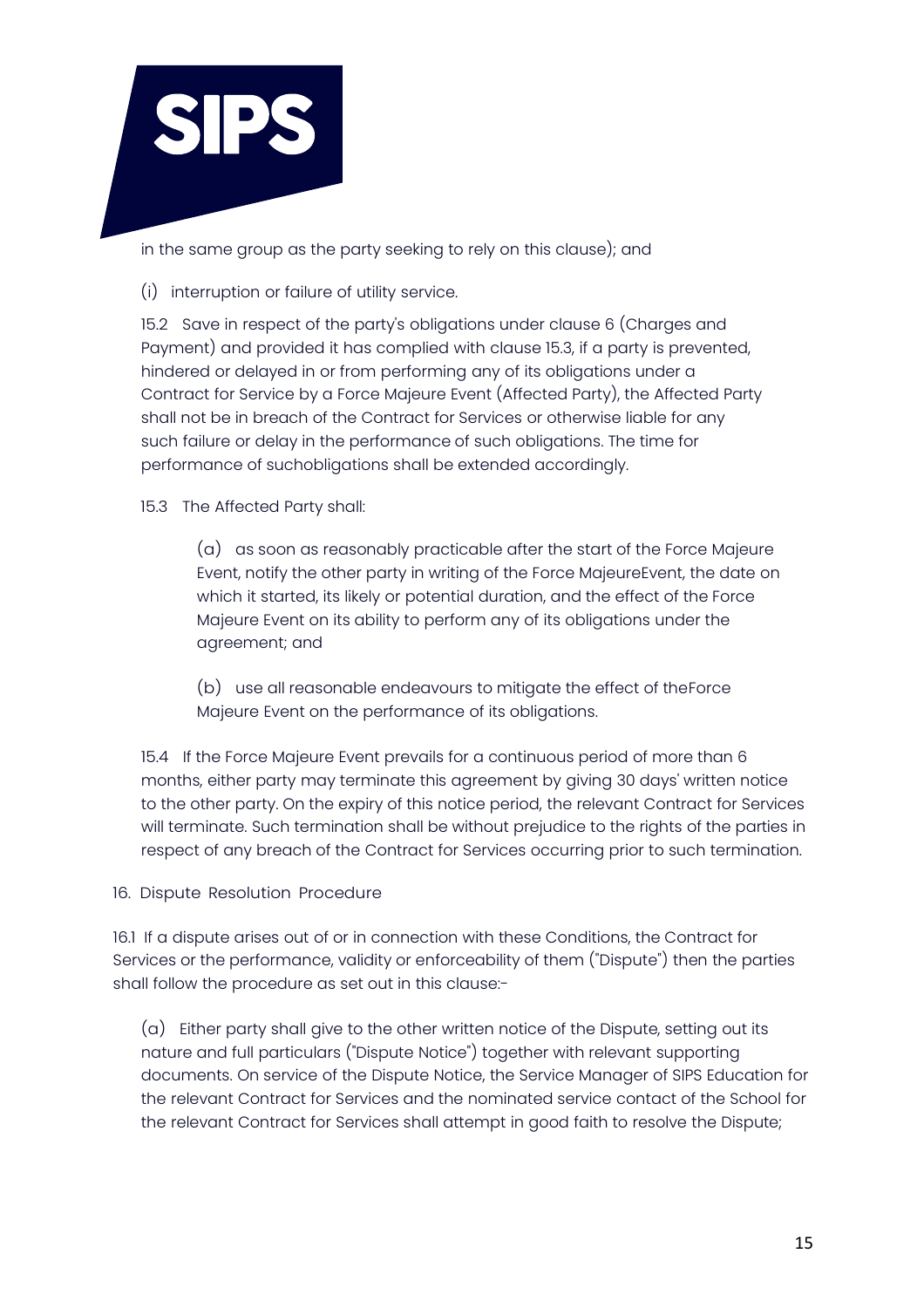

(b) If the Service Manager of SIPS Education and the nominated service contact of the School are for any reason unable to resolve the Dispute within 30 days of service of the Dispute Notice, the Dispute shall be referred to the Chief Executive of SIPS Education and the Head Teacher of the School who shall attempt in good faith to resolve it; and

(c) If the Chief Executive of SIPS Education and the Head Teacher of the School are for any reason unable to resolve the Dispute within 30 days of it being referred to them, the parties will attempt to settle it by mediation in accordance with the CEDR Model Mediation Procedure. Unless otherwise agreed between the parties, the mediator shall be nominated by CEDR Solve. To initiate the mediation, a party must serve notice in writing ("ADR Notice") to the other party to the Dispute, requesting a mediation. A copy ofthe ADR Notice should be sent to CEDR Solve. The mediation will start not later than 60 days after the date of the ADR Notice.

16.2 The commencement of mediation shall not prevent the parties commencing or continuing court proceedings in relation to the Disputeunder clause 29 which shall apply at all times.

16.3 If the Dispute is not resolved within 60 days after the service of theADR Notice, or either party fails to participate or to continue to participate in the mediation before the expiration of the said period of 60 days or the mediation terminates before the expiration of the said period of 60 days, the Dispute shall be finally resolved by the courts of England and Wales in accordance with clause 29 in these Conditions.

17. Variation

Subject to clause 5, no variation of these Conditions or the Contract for Services shall be effective unless it is approved in writing by SIPS Education.

#### 18.Waiver

No failure or delay by a party to exercise any right or remedy provided under these Conditions, the Contract for Services or by law shall constitute a waiver of that or any other right or remedy, nor shall it prevent or restrict the further exercise of that or any other right or remedy. No single or partial exercise of such right or remedy shall prevent or restrict the further exercise of that or any other right or remedy.

#### 19. Rights and Remedies

Except as expressly provided in these Conditions or the Contracts for Services, the rights and remedies provided under these Conditions or the Contracts for Services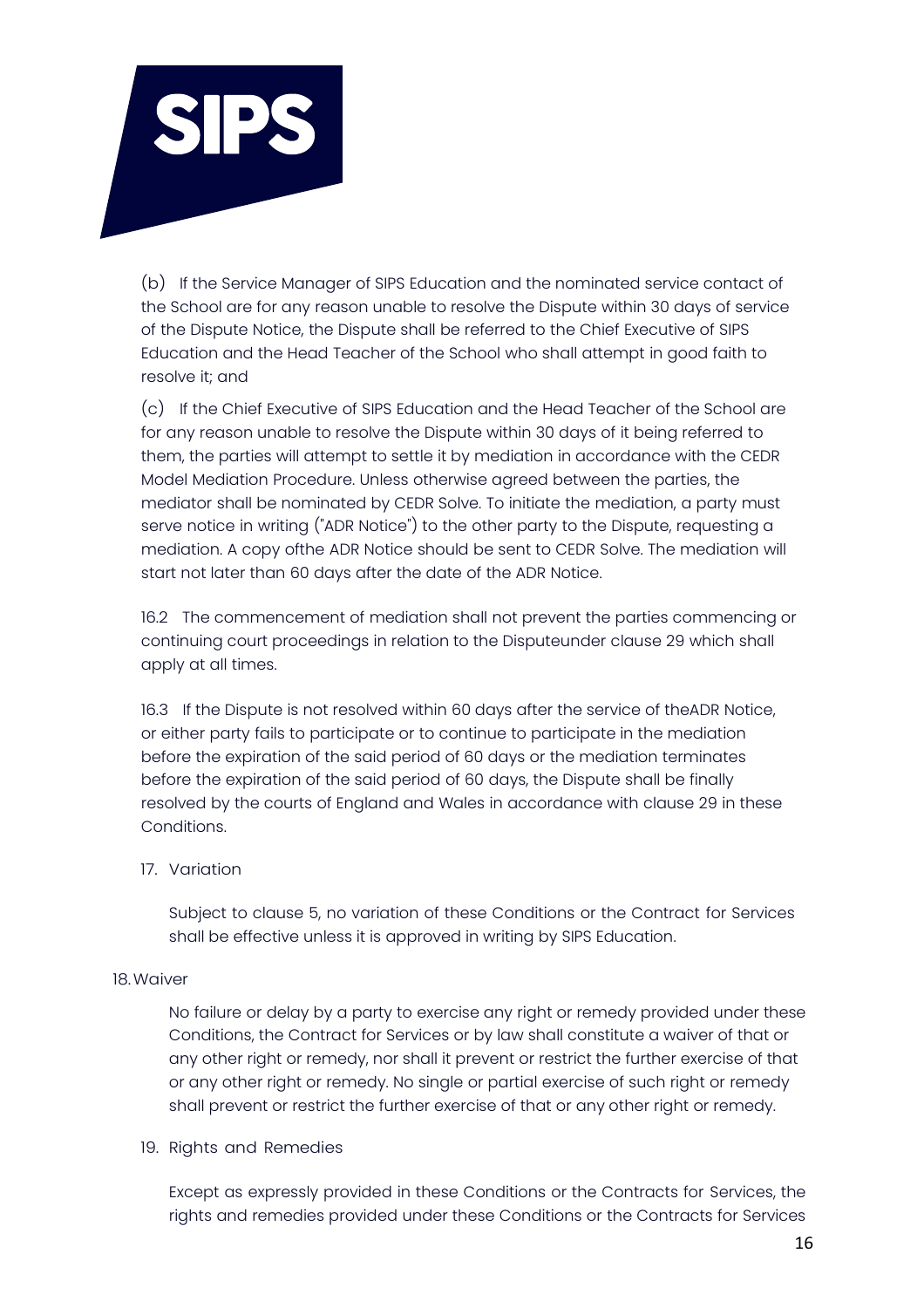

are in addition to, and not exclusive of, any rights or remedies provided by law.

# 20. Severance

20.1 If any provision or part-provision of these Conditions or the Contracts for Services is or becomes invalid, illegal or unenforceable, it shall be deemed modified to the minimum extent necessary to make it valid, legal and enforceable. If such modification is not possible, the relevant provision or part-provision shall be deemed deleted. Any modification to or deletion of a provision or part-provision under this clause shall not affect the validity and enforceability of the rest of these Conditions or the Contract for Services.

20.2 If any provision or part-provision of the Contract for Services is invalid, illegal or unenforceable, the parties shall negotiate in good faith to amend such provision so that, as amended, it is legal, valid and enforceable, and, to the greatest extent possible, achieves the intended commercial result of the original provision.

# 21. Entire agreement

21.1 These Conditions and the Contracts for Services constitute the entire agreement between the parties and supersede and extinguish all previous agreements, promises, assurances, warranties, representations and understandings between them, whether written or oral, relating to its subject matter.

21.2 Each party agrees that it shall have no remedies in respect of any statement, representation, assurance or warranty (whether made innocently or negligently) that is not set out in this agreement. Each party agrees that it shall have no claim for innocent or negligent misrepresentation or negligent misstatement based on any statement in this agreement.

21.3 Nothing in this clause shall limit or exclude any liability for fraud.

# 22. Conflict

If there is an inconsistency between any of the provisions in these Conditions and the Contract for Services, the provisions in the Contract for Services shall prevail.

# 23. Assignment and other dealings

23.1 Each Contract for Services is personal to the School and the School shall not assign, transfer, mortgage, charge, subcontract, declare a trustover or deal in any other manner with any of its rights and obligations under the Contract for Services.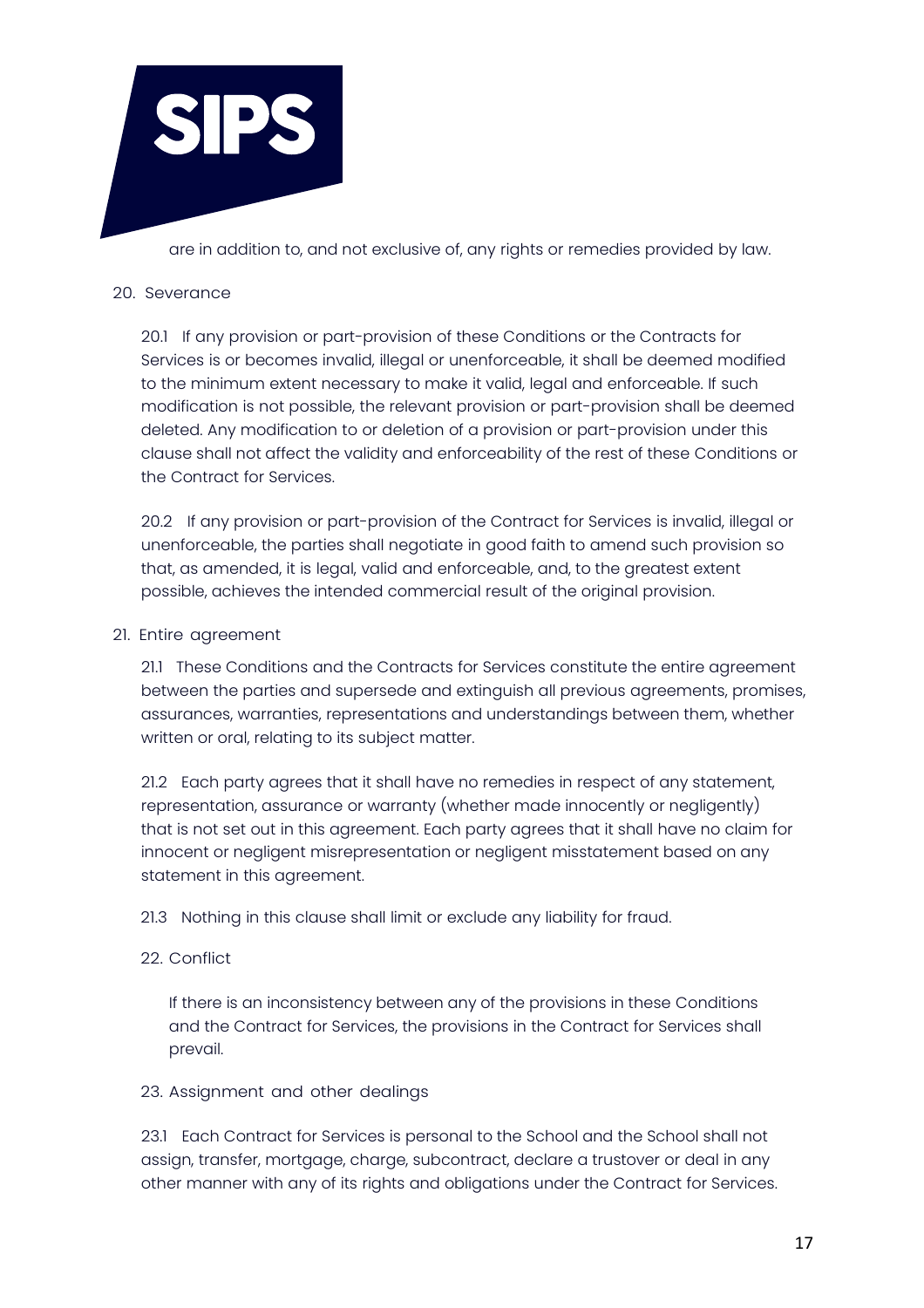

23.2 SIPS Education may at any time assign, transfer, mortgage, charge or deal in any other manner with any or all of its rights and obligations under the Contract for Services, provided that SIPS Education gives written notice to the School.

24. No Partnership or Agency

24.1 Nothing in the Contracts for Services is intended to, or shall be deemed to, establish any partnership or joint venture between any of the parties, constitute any party the agent of another party, or authorise any party to make or enter into any commitments for or on behalf of any other party.

24.2 Each party confirms it is acting on its own behalf and not for the benefit of any other person.

25. Third Party Rights

No one other than a party to the Contract for Services, their successors and permitted assignees, shall have any right to enforce any of its terms.

- 26. Notices
- 26.1 A notice given to a party under or in connection with the Contract for Services:
	- (a) shall be in writing and in English;
	- (b) shall be signed by or on behalf of the party giving it;

(c) shall be sent to the party for the attention of the contact and at the address listed in the relevant Contract for Services;

(d) may be sent by a method listed in clause 26.3; and

(e) is deemed received as set out in clause 26.3 if prepared andsent in accordance with this clause.

26.2 The parties' addresses and contacts are as set out in each of the relevant Contract for Services.

26.3 This table sets out: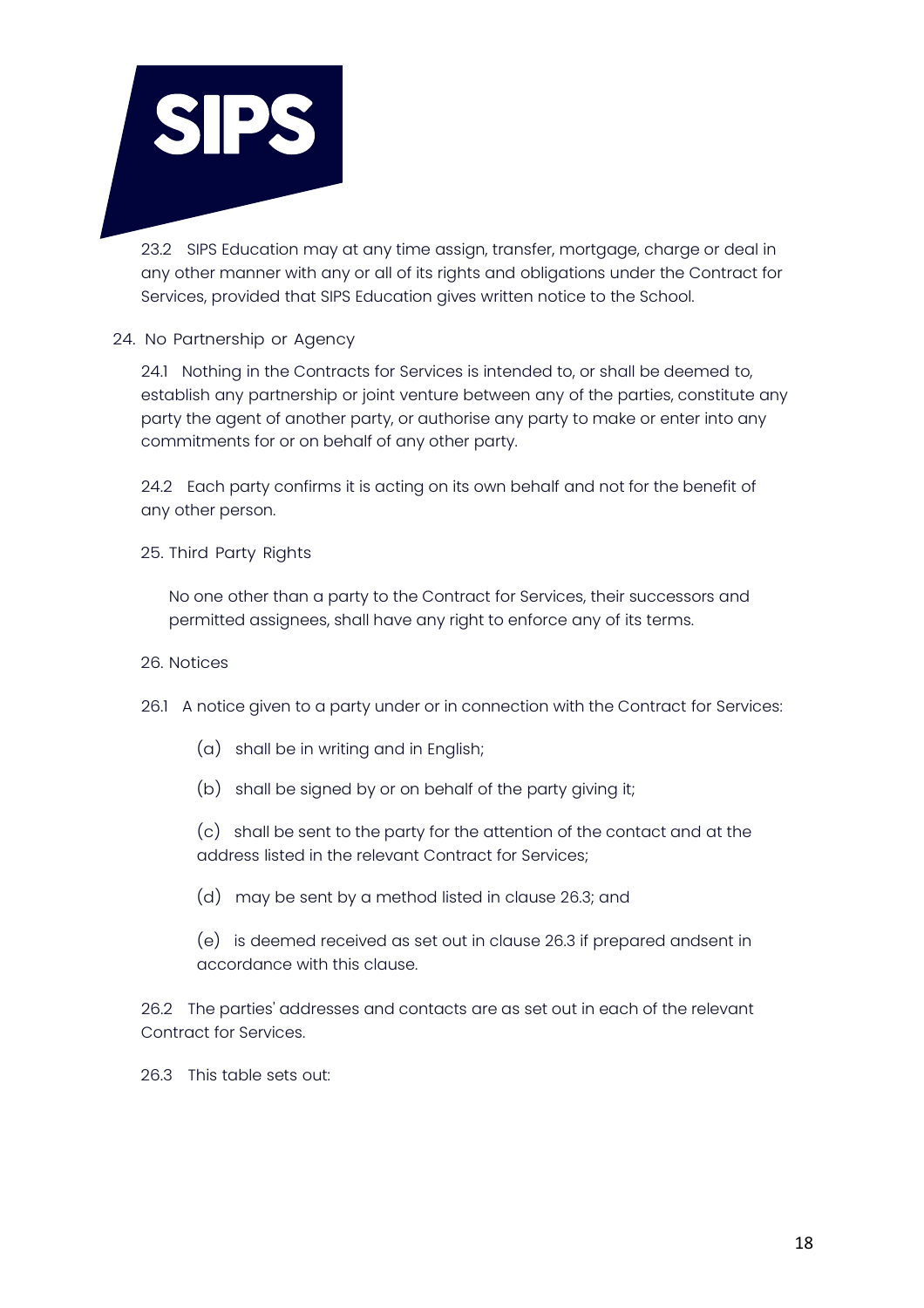

(a) delivery methods for sending a notice to a party under the Contract for Services; and

(b) for each delivery method, the corresponding delivery date and time when delivery of the notice is deemed to have taken place provided that all other requirements in this clause have been satisfied.

| Delivery method                                                                                                             | Deemed delivery date and time                                                           |
|-----------------------------------------------------------------------------------------------------------------------------|-----------------------------------------------------------------------------------------|
| Delivery by hand.                                                                                                           | On signature of a delivery receipt or at<br>the time the notice is left at the address. |
| Pre-paid first class recorded<br>delivery post or other next working<br>day delivery service providing proof<br>of postage. | 9.00 am on the second Business Day<br>after posting.                                    |
| Fmail.                                                                                                                      | At the time of transmission.                                                            |

26.4 For the purpose of clause 26.3 and calculating deemed receipt if deemed receipt would occur in the place of deemed receipt on a Saturday or Sunday or a public holiday when banks are not open for business, deemed receipt is deemed to take place at 9.00 am on the day when business next starts in the place of receipt.

26.5 This clause does not apply to the service of any proceedings or other documents in any legal action or, where applicable, any arbitration or other method of dispute resolution.

# 27. Counterparts

27.1 The Contract for Services may be executed in any number of counterparts, each of which when executed and delivered shall constitute a duplicate original, but all the counterparts shall together constitute the one agreement.